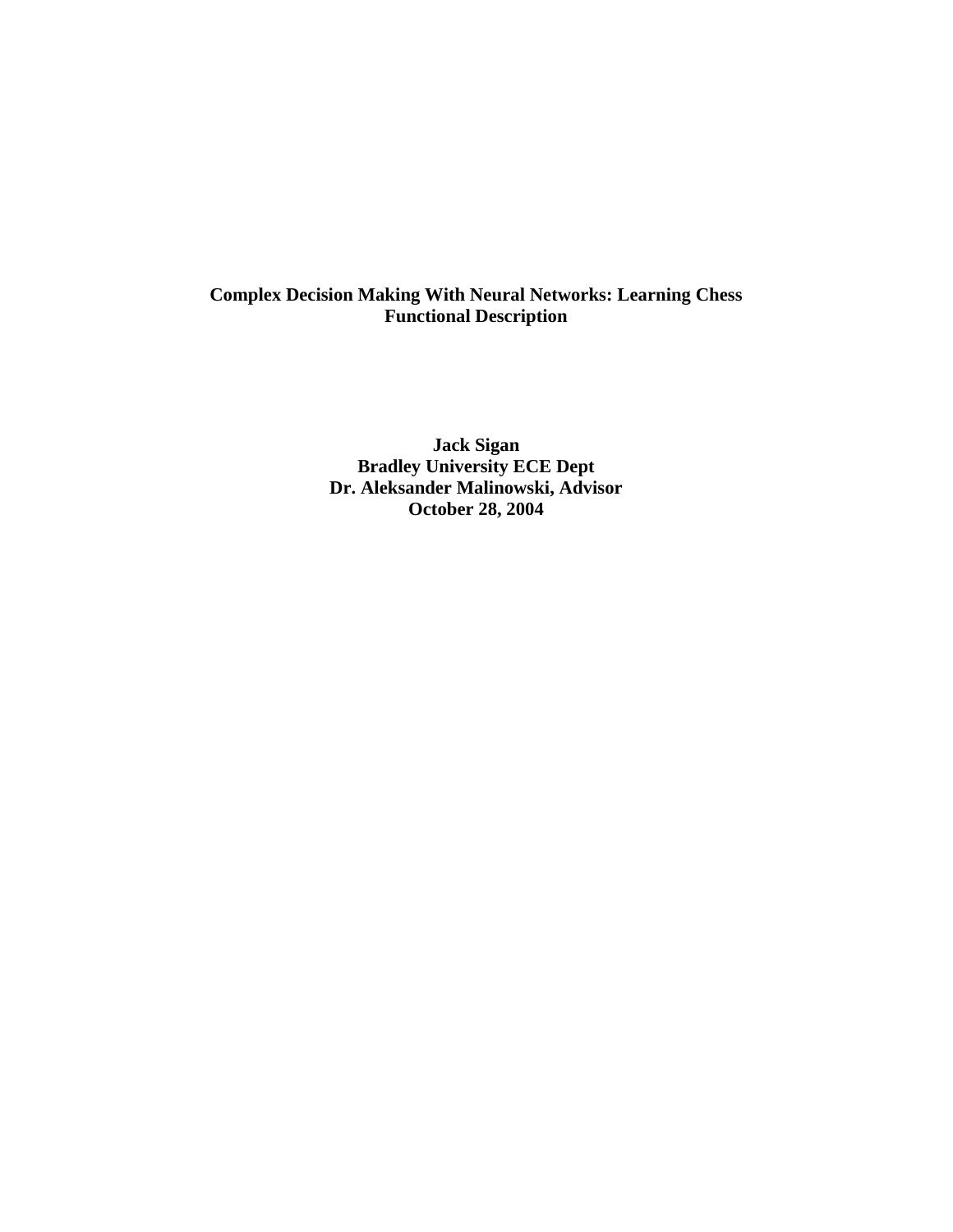### **Objective and System Description:**

 Although mainly a research endeavor, the end goal of this project is to produce a system based on artificial neural networks (ANNs) which will play chess (as the dark side

#### *Figure 1:*

System Block Diagrams for Operating Modes



only) effectively against a human opponent. The dark side is chosen simply because it prevents the system from having to make the first move. To meet the objective, research will be centered on artificial neural network (ANN) topology specifically for the purpose of creating a topology appropriate for complex decision making in a massively dimensional problem. Functionality of the system may be broken into three parts: the learning mode will be an automated process where the ANNs learn how to play from an extensive external database of games; while the playing and advisory modes of operation accept user interaction, taking move inputs from the player and providing the move(s) chosen by the system. Playing mode returns one move while advisory returns multiple. Figure 1 illustrates the operating modes. The training mode must precede the playing and advisory modes. The performance of the playing and advisory modes

is clearly a direct reflection of the learning mode, as well as the internal structure of the ANN module.

### **Input and Output Descriptions:**

 As shown in figure 1, four main components will make up the system; the interface module, the ANN module, and the preprocessing and database systems. The ANN module is shared by both the learning and the playing/advisory modes. The only difference in the output between regular playing mode and advisory mode is that a list of "good" moves will be returned in advisory mode, while only one will be returned in play mode. Table 1 displays the connections and IO paths which will comprise the modes of operation. This same information is shown graphically in figure 1. Note that this IO plan is very high level, and that far more complexity is to be found within the individual modules, which themselves will be broken down into components. The ANN module in particular will be discussed shortly in much more detail.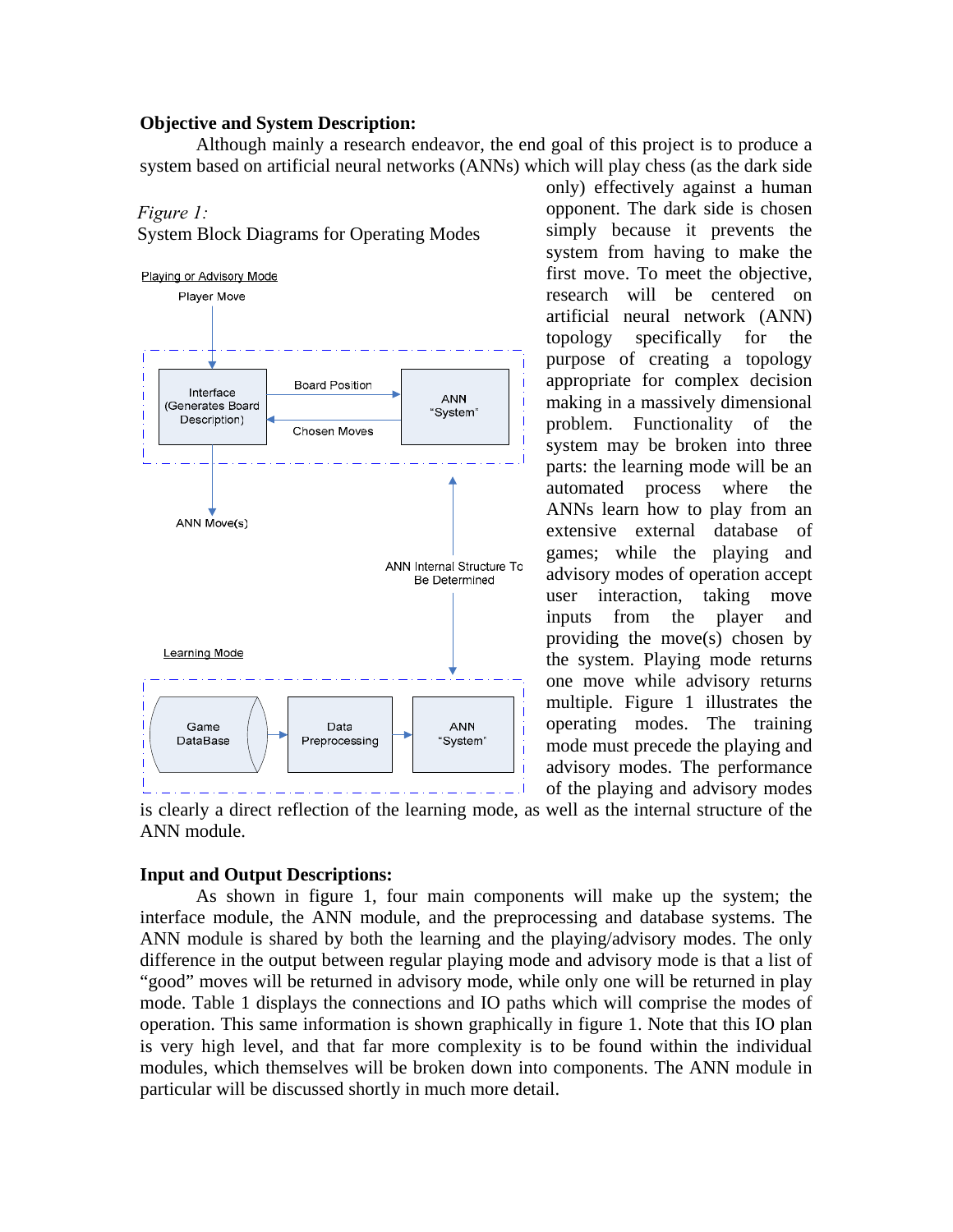# *Table 1:* Input/Output Descriptions by Module

| Lcarmly mouc.<br><b>Module</b>     | <b>External Input</b> | <b>External Output</b> | <b>Inter-Modular Input</b>                  | Inter-Modular<br><b>Output</b> |
|------------------------------------|-----------------------|------------------------|---------------------------------------------|--------------------------------|
| Game<br>Database/<br>Preprocessing | ΝA                    | ΝA                     | ΝA                                          | Game records to<br>ANN module  |
| <b>ANN Module</b>                  | ΝA                    | ΝA                     | Game records from<br>database/preprocessing | ΝA                             |

### *Learning mode:*

### *Playing/Advisory mode:*

| <b>Module</b>       | <b>External Input</b> | <b>External Output</b> | <b>Inter-Modular Input</b>          | Inter-Modular<br><b>Output</b> |
|---------------------|-----------------------|------------------------|-------------------------------------|--------------------------------|
| Interface<br>Module | Player's move         | ANN's move(s)          | ANN move(s) choice                  | Board description to<br>ANN    |
| <b>ANN Module</b>   | ΝA                    | ΝA                     | Board description from<br>interface | Move choices to<br>interface   |

### **Motivation and Preliminary Proof of Concept:**

 The real question to be asked; can chess really be implemented with ANNs as opposed to the traditional approach of exhaustively searching game trees?

Applied correctly and appropriately designed, artificial neural networks have extraordinary potential for solving problems involving generalization, trend recognition, and pattern matching. Game play, which often involves non-linear strategies or decision making, is a particularly good area to demonstrate the ANN as a way of approximating otherwise inexpressible functions [1]. To date, the promise and lofty expectations of this artificial intelligence approach have yet to be fully realized, demanding further research. Work on complex problem solving, such as that required in classical board games such as chess, has been limited, although many of the available research results [1-4] are tantalizing*.* 

Numerous published studies serve as motivation and a starting point for this research. Chekkapilla and Fogel, in developing an ANN to play checkers, indicated that there is feasibility in teaching ANNs games of some complexity [1,2]. Although chess is clearly a leap forward from checkers, it seems a logical next step in the evolution and development of the ANN, as chess is one of the most widely studied and researched games. A demonstration of strategy in such a game is also recognized as a direct measure of logical decision making ability [1]. Chess as an ANN problem is not a new idea; in fact, ANNs have already been proven to be highly effective in playing chess endgames, although it is ironic that the author also states that chess is too difficult for ANNs to learn in its entirety [3]. The "Distributed Chess Project," when considering the full game of chess, reported approximately 75% accuracy in choosing the "proper" move when confronted with a chess problem external to the training domain. While not fully successful as implemented, the study does appear to indicate that chess schema may be learned by ANNs [4].

The published studies therefore seem to give a mixed opinion of whether a solution is possible in this problem. However, three points must be emphasized here. Technology has improved exponentially since [3] was published in 1994, which allows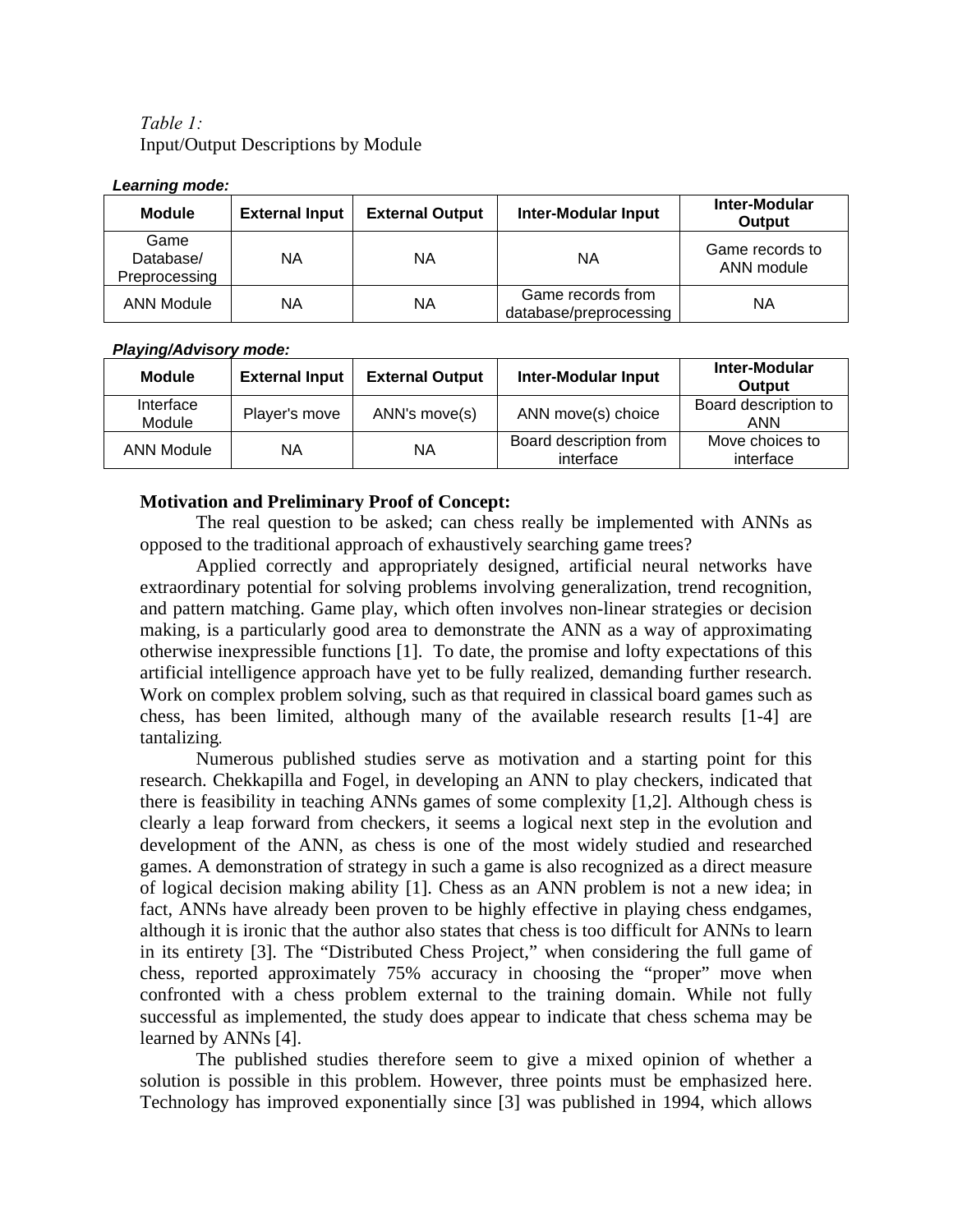vastly more complex networks to be implemented. Also, breaking the game down as proposed in this project has not, in the author's knowledge or opinion, been considered or researched before. Finally, the success (and failures) of [4] can only be seen as relevant to the approach used, which is derivation of ANNs through genetic algorithms. A vast training set was apparently not utilized, and external rule control was not applied. Considering the facts, proposed improvements, and possible implications of this kind of research to the field of artificial intelligence, the project is worth pursuing.

### **Structure of the ANN Modules:**

Figure 1 depicts the ANN module in both the learning and playing/advisory mode, and it must be emphasized that the design of this component is the primary focus of the project's research. Presently, two major design paradigms are being examined.

#### *Figure 2:*

Geographically Derived ANN System Design



The first will involve a geographical breakdown of all possible moves in the game based on the starting position *i* and the final position *f*. An entire game *g* of *n* moves may be expressed as a set of board positions  $b_i$  where *i* is the move number from 0 to *n*. Of course, each  $b_iCg$  has a set of possible legal moves based on the piece p located at all *i* positions held by the game participant's side. Therefore, it is possible to define the set of legal moves as  $m_i = f(b_i)$  since complete knowledge of p, i, and f may be obtained from any  $b_i$  in addition to the rules of chess. For now it is required to consider the castling moves to be special cases, as they involve more than 1 piece. If considering a whole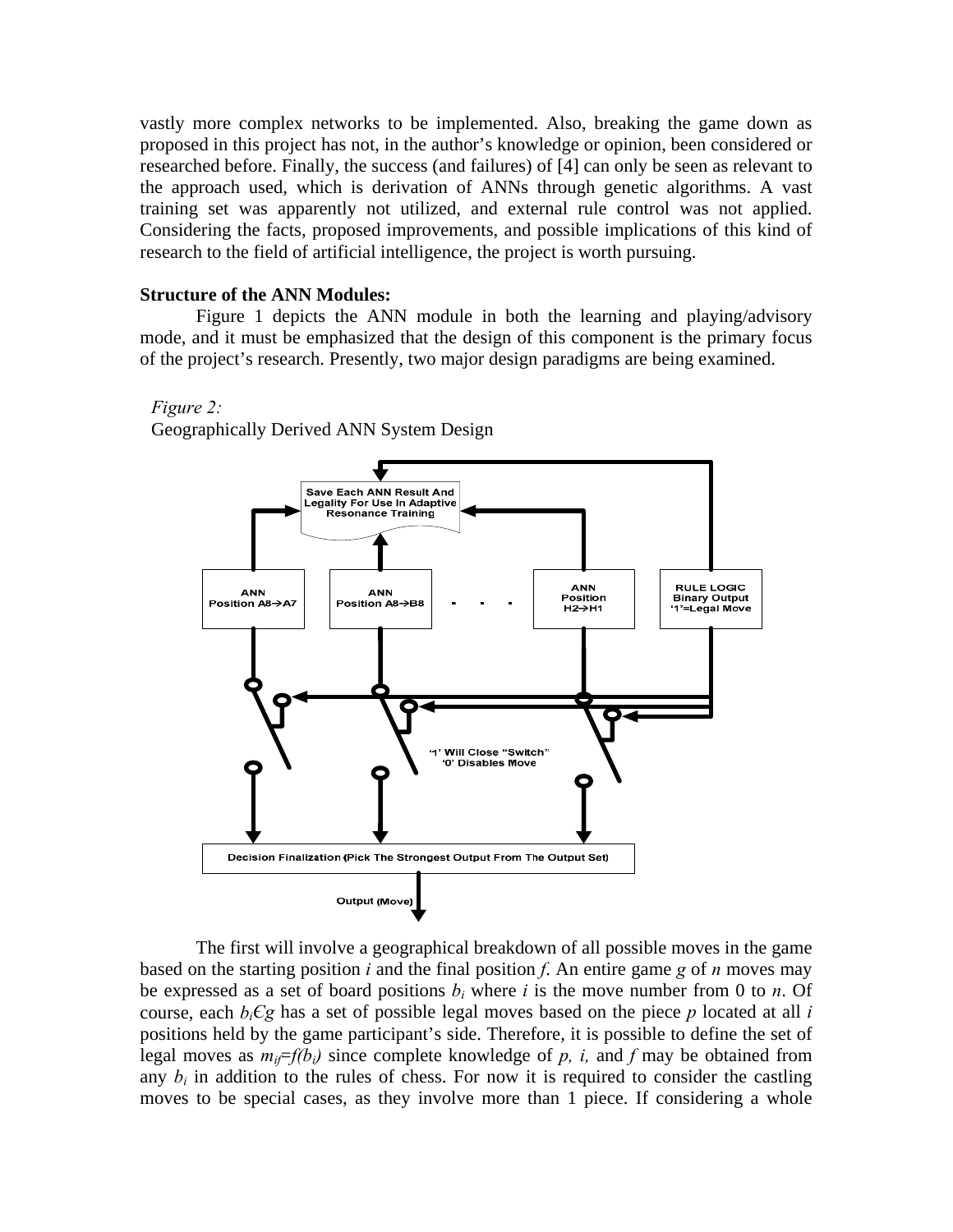game of *n* moves, then all legal moves made throughout may be expressed as  $L = \sum_{i=0}^{ } f(b_i)$ *n i*  $L = \sum f(b_i)$  $\sum_{i=0}^{\infty} f(b_i)$  All legal moves in chess may therefore be found as  $M = \sum_{i=0}^{\infty}$ =  $=\sum_{i}(L_{i})$ 0 ( *i*  $M = \sum_{i} (L_i)$ . It is not difficult to determine  $m_{if}$  through simple logic for any  $b_iCg$ . *M* is finite, obviously having a value less than 64x63 moves. This idea is fundamental to justifying the design in figure 2. In this design, it is required to create an individual ANN structure for all moves *t*, *tЄM.* Thus, each ANN will be trained to make a 'yes' or 'no' decision for its own move *t* based only on  $b_i$ . It is possible that some networks may say 'yes' for making a move, even if the move is illegal based on the rules of chess for the given  $b_i$ , even though  $m_i \in M!$  For example, the move for the left black rook may say 'yes' to move from square D4 to D6 even though square D5 is held by an enemy. D4 to D5 may also report a 'yes' decision, so how will an action be chosen? This is where knowledge of  $m_{if}$  as defined above for the specific board position is applied. It is possible to deactivate the ANNs which want to make illegal moves. Once this is done, the ANN with the highest output level (from a hyperbolic tangent function, range  $+/- 1$ ) is chosen as the move to make.

*Figure 3:* 

Functionally Derived ANN System Design



Over time, it should in theory be possible to modify the ANNs so they do not make these illegal moves anymore by using an implementation of adaptive resonance. In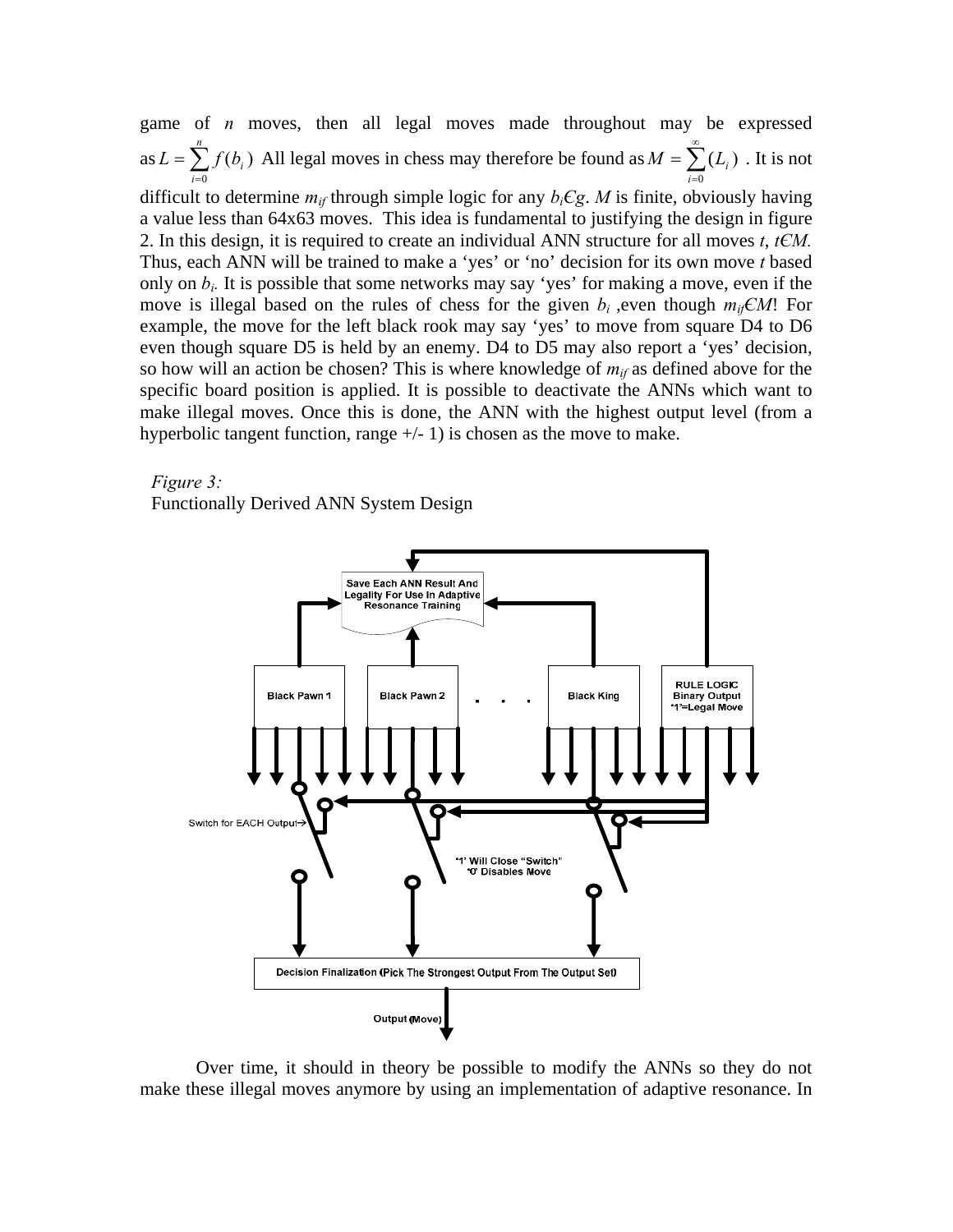short, the input  $b_i$  will be saved in a file along with a 'no' output for any illegal moves. A special training session will then be held to improve the network.

 The second approach initially proposed is to break the game of chess apart by piece, thereby allowing a more "functional" approach to the same problem. It is required to define 16 networks which represent all pieces for the dark side. Each network will

have *m* outputs, which are defined by  $m = \sum^{\infty}$ =  $=\sum_{i}(l_{i})$ 0 (  $m = \sum_{i=0}^{\infty} (l_i)$  where  $l = \sum_{i=0}^{n} f(p, b_i)$ *i*  $l = \sum f(p, b_i)$ 0  $(p, b)$ . Defining *l* is only

slightly different from how *L* was defined above, as it must have emphasis placed on *p*  (the piece) in addition to  $b_i$ . Once again *n* is the number of turns in a single game. There will still be the same number of outputs in total (*M*). Outputs will still be deactivated in the same fashion as described above. Adaptive resonance will still be applied to improve the network decisions over time. Figure 3 shows a block diagram of the functionally derived approach.

In general, both design approaches may be viewed as parallel approaches to complex problem solving. Many benefits are achieved in a parallel approach, including shortened training time and simplified internal network design. Although it is not known in advance how large the networks must be for either approach, it seems that the networks for the geographical approach will be significantly smaller (in terms of node count) than those in the functional design, simply because they have only one output, thus the simulated function is assumed to be less complex, thereby requiring fewer nodes to achieve accurate approximation results. It is expected that all networks will be the same size for the geographic approach, although it may also seem valid that the moves involving edge positions as initial positions will not need as many nodes as they simply do not have as many legal moves to make, while moves in the center could require a greater number of nodes. Unfortunately, theory does not exist to accurately predict ANN size for problems such as this, so it will be left largely to trial and error. Functional networks clearly will have varying sizes, simply because queen movement, for example, is more complex than that of the pawn.

 Another benefit of the parallel approach is that learning is anticipated to be less destructive than it would be for a single network having to process all moves. In such a situation, involving a highly dimensional problem and dataset, adjusting the weights and thresholds to make one output converge could cause divergence of the other outputs. Not only would learning take much longer, but it would seem that accurate results may be far more difficult to come by.

Either approach will be trained using the same dataset, which is a database of several million recorded games of varying skill levels. An interesting characteristic is that the level of play the ANN is capable of may be related to the skill level of the games used in training. If so, then it would be possible to pre-specify the quality of performance when training the network! Although the initial goal is to simply train the system to play without regard to skill level, this could be a very interesting area to look into if time and success permits.

### **Implementation Considerations and Current Progress:**

Work thus far has led to the project's description as described in this document. A major focus over the summer of 2004 was to develop a generic and versatile ANN framework, including all processing, learning, and management functionality. Some time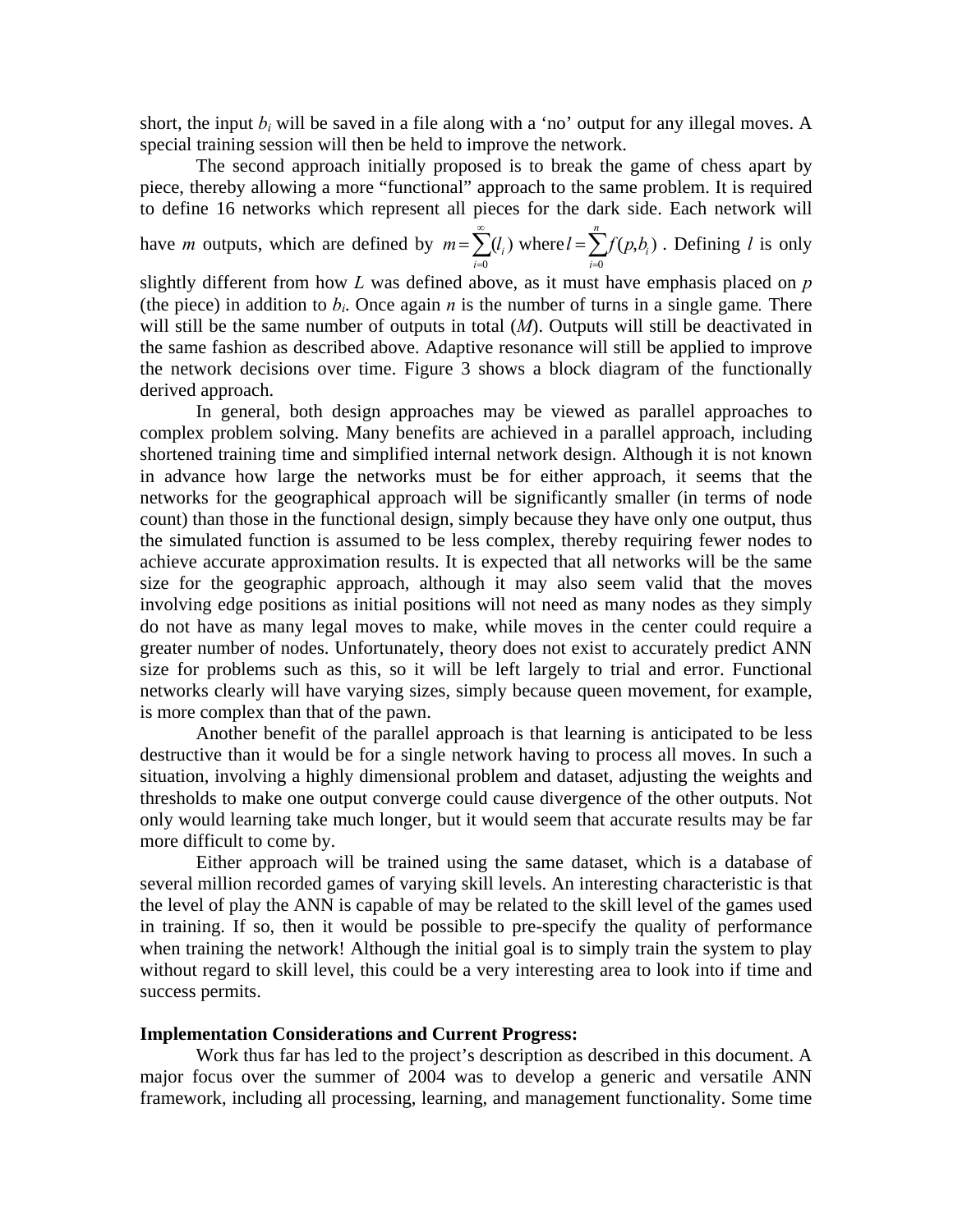has also been spent determining the best way to store training records, including the data representation, as well as normalization and standardization considerations. Although work on the ANN platform is estimated to be roughly 80% complete at this point, the choice was made recently to discontinue work on the ANN framework and instead utilize the existing Stuttgart Neural Network Simulator (SNNS) with Java interface [5]. Work is now focusing on network topology design, network size considerations, and integrating the rule logic with the ANN components.

 It is required to have some form of data processing in addition to the ChessBase 9.0 software being utilized for the training data. The processing function will take the games stored in PGN files (portable game notation, a common algebraic chess notation standard) and convert them to extended position description (EPD) format. The result for one game would be a series of strings with one string for each board position in the game. These strings are then to be parsed by another application which will convert them into a series of 64 signed floating point values corresponding to the traditional weights given to chess pieces. The value of the move to be made will be concatenated with the resulting vector to produce a training record. Once a set of training records is generated, they will be presented randomly to the ANNs for training.

 The networks themselves will be generated to work with SNNS, as will the training records. Multiple PCs will process the training files in the learning stage, and human supervision will not be required. It is expected that learning will take hours to a couple of days for the entire system. Rule logic is not considered in the initial training process.

 A separate application will be created for the interface to be used in the playing mode. The application should present the user with a graphical view of the board, and be able to read the SNNS files and process the network after a new input vector is generated when the user makes a move. The resulting move must then be shown on the board.

 The networks themselves are currently being considered with hyperbolic tangent activation functions, using classical back propagation learning. It may become clear in the near future that another learning style is more appropriate (perhaps back propagation with momentum, etc), but for now as many simplifications as possible are being sought, so learning will be kept simple for the time being. Positive elements on the input vectors will be scaled to the dark side (ANN) while negative elements will be scaled to the light (human) player. A zero means no piece is present on the square in question. The outputs of the ANN (tanh) are to be considered 'yes' if they are positive, and 'no' if they are negative. More positive moves (approaching  $+1.0$ ) are the ones most likely to be made, while the most negative (-1.0) are illegal or very poor can never be made. As research and design continues, it will doubtlessly become apparent that numerous additions and modifications to the preliminary concepts will be required.